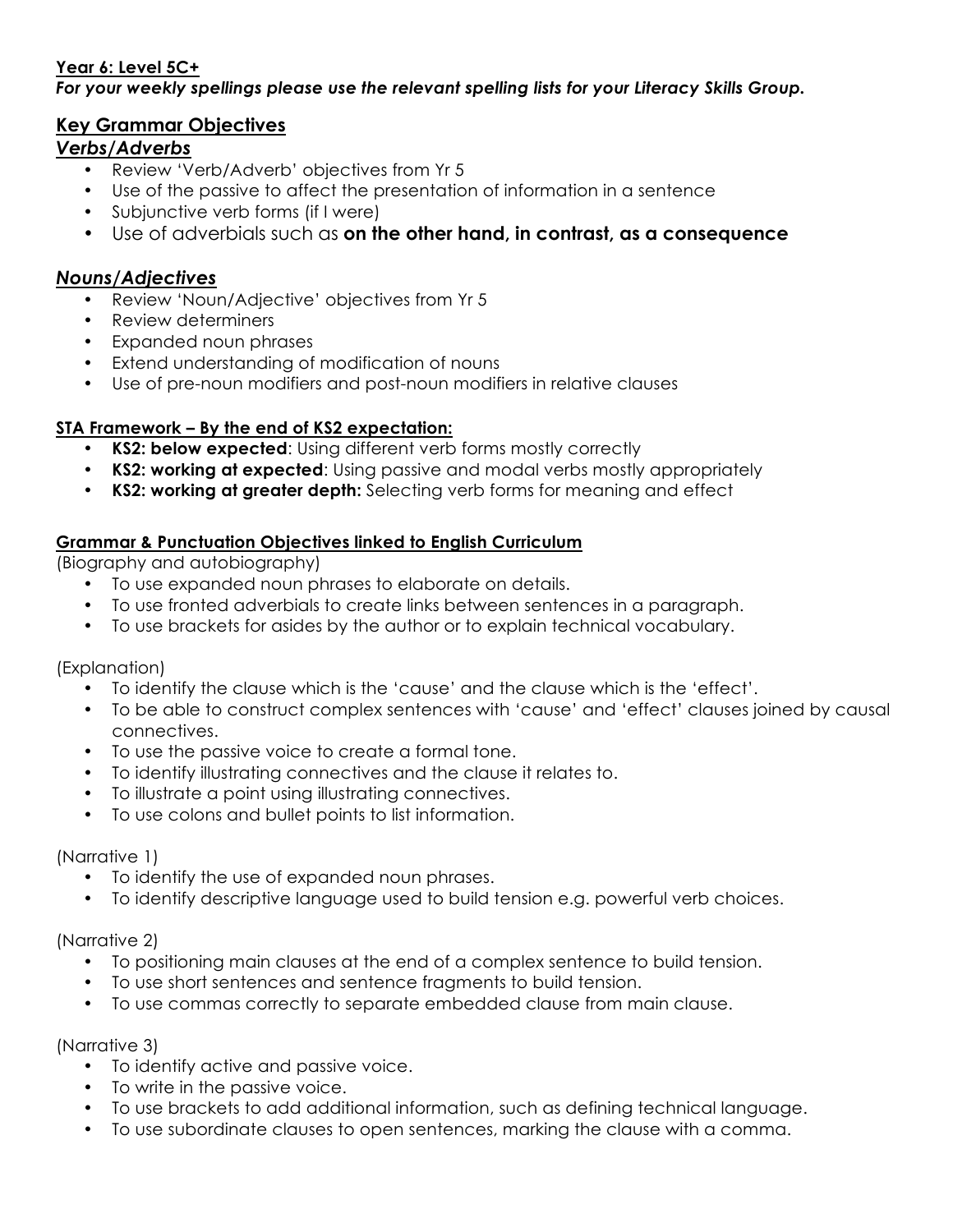(Narrative 4)

- To use dashes to create pauses for effect in writing.
- To identify and use of semi-colons to join two closely related sentences.
- To begin sentences with subordinate clauses, using commas to demarcate clauses.

#### (Narrative 5)

- To create complex sentences by opening with the subordinate clause.
- To use adverbial phrases and powerful verbs to describe characters' actions.
- To use sentence fragments and complex punctuation (dashes, ellipsis and exclamation marks) to build tension.
- To create complex sentences by adding embedded clauses.

## (Journalistic Writing)

- To use brackets to add additional information about the subject of a sentence.
- To investigate and use conditional conjunctions and modal verbs used for speculation.
- To identify features of formal language through the use of vocabulary and subjunctive verb forms.
- To use connectives to agree or contrast an opinion.

#### (Fantasy Stories)

- To use verb sentence openers to vary sentence structures.
- To use adverbial sentence openers to vary sentence structures.
- To be able to use sensory language and expanded noun phrases to describe a setting.
- To be able to use prepositional sentence openers.
- To use a semi colon to add clarity to sentences
- To use emotive vocabulary to accurately describe a characters emotions.
- To vary sentence length for effect.
- To write complex sentences including embedded clauses.

## (Argument)

- To use conditional sentences to consider introduce alternative viewpoints.
- To identify modal verbs in a text and explain their purpose.
- To consider how the use of the passive voice impacts upon the reader.
- To use contrasting connective to show opposing viewpoints and structure paragraphs.
- To use the subjunctive form in formal oral debates.
- To use relative clauses to give more information about the subject of the sentence, using to demarcate the clause.

(Non-chronological report)

- To know how hyphens are used to avoid ambiguity, e.g. *man eating shark* versus *man-eating shark*.
- To use the passive voice to create an impersonal style in writing.
- To create complex sentences including embedded clauses, using commas to mark clauses.
- To use logical connectives to make links within paragraphs and agreeing/disagreeing connectives to introduce positive or negative points.

(Narrative – spooky)

- To use expanded noun phrases and prepositional openers to extend description.
- To use commas in lists, for pauses and to separate clauses.
- To use short sentences for dramatic effect.
- To change compound sentences into complex sentences. (GFW pg105)
- Change the position of a subordinate clause to create a different effect.
- To use sentence fragments/one words sentences to build tension.